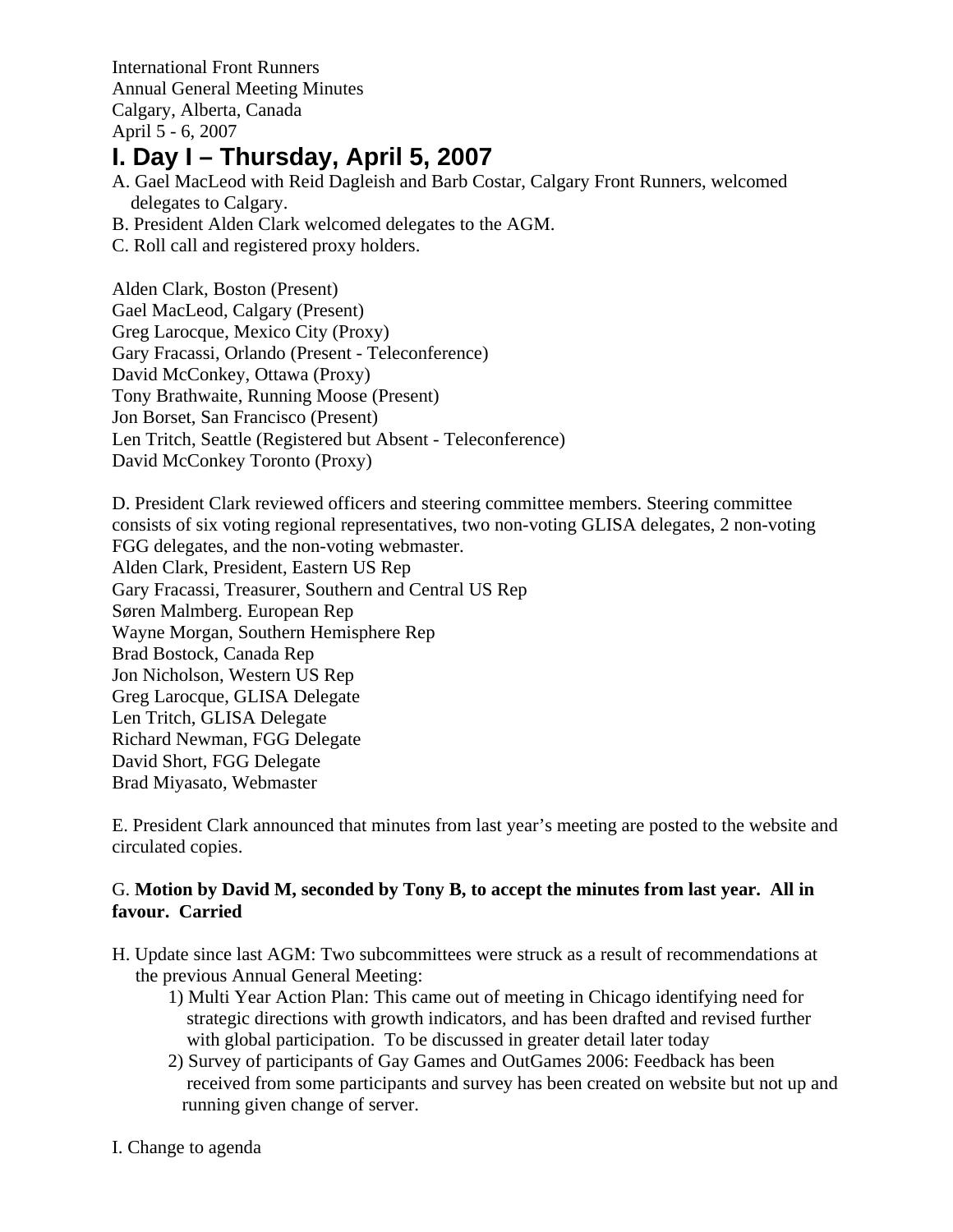- 1) Treasurer Report briefly deferred until teleconference after break
- 2) FGG delegates not in attendance, and no FGG Delegate Report provided.

J. GLISA Delegate Report: Greg Larocque commented on GLISA internationally and continentally.

- 1) International: Montreal OutGames carried out very successful events with an outstanding job of preparing volunteers for issues such as the humidity, and demonstrating a high level of technical expertise. GLISA organizationally is redirecting attention to next world OutGames in Copenhagen 2009. With expansion in Europe this is potential for increasing the number of running clubs in Europe.
- 2) Continental: First North America OutGames in Calgary with credit to Calgary Frontrunners as they have gone above and beyond, adding a 5K, 10K and Half Marathon to sport events held during the 25th Anniversary of Western Cup. GLISA North America now has about 50 member clubs, recently included Lonestar Frontrunners (Houston, Spanish speaking). GLISA NA continues to remind clubs that IFR exists. Youth OutReach initiative spearheaded and supported by Frontrunner community.

### K. **Motion by Tony B, seconded by Greg L, to accept the GLISA Delegate Report. All in favour. Carried**

L. Report on 2008 AGM in New York: Preceding specific focus on the 2008 AGM, there was general discussion on how future Annual General Meetings could be managed to promote better attendance and participation while addressing organizational requirements. Attendees see a benefit in changing the AGM structure and content so that business is conducted electronically and in advance of an on-site gathering with workshops and speakers. Distribution and review of documents, pre-meeting tasks, nominations, motions, votes, etc could all be done prior to an onsite gathering. Discussion on new style of AGM carried over to New Business.

New York City Front Runners are hosting IFR Games and AGM for 2008 Memorial Day Weekend (end of May). NYCFR seeking feedback on what is best in terms of days to host an outdoor track meet adjacent or with break before road race (5K or 5 miles?) with possible cross country trial event.

M. Action Plan (Part I): Greg Larocque gave a preamble to this intiative that came out of the Chicago AGM in order to address insignificant club growth and the presence of a very modest budget. A group of individuals volunteered for a time limited exercise to develop a visioning document to address membership growth and services. The areas and points identified were presented based on priority, and reviewed by the Steering Committee prior to today's presentation.

 1) Membership Services: What is value? What do we provide? It has been suggested that IFR consider a centralized electronic collection of dues and handling club accounting. IFR currently provides starter kits as a follow up to requests from website. Brad creates the CD's and gives Alden a bunch then he mails them out by CD or paper copy. Need to identify cities and have 25 CD sets ready for distribution

- N. Treasurer Gary Fracassi presented the Treasurer's Reports for 2006. *See attachment 1.*
	- 1) All categories are within the amounts budgeted for them.
	- 2) Delegates are reminded to submit expenses.

## O. **Motion by Alden C, seconded by Greg L, to accept the Treasurer's Report. All in**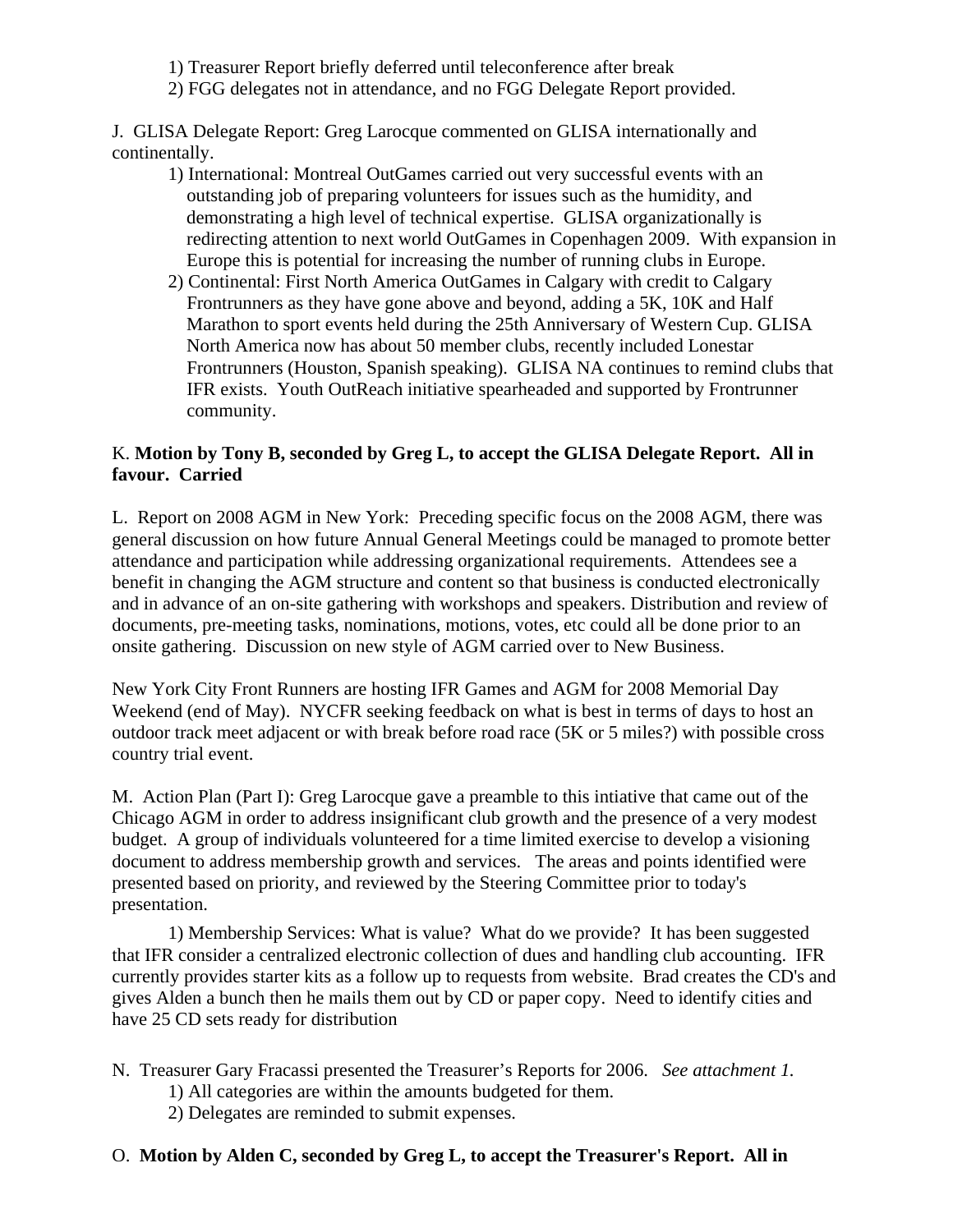#### **favour. Carried**

- P. Action Plan (Part II): Preceded with further discussion and revisions to Action Plan.
	-
	- 1) Membership: a) include reference to Start Up Kit (paragraph 3)
		- b) concern regarding up date of material, current, new samples, on the website
		- c) ensure a system on website requiring clicks for requests so we know who requesting and who to follow up with
		- d) emphasis on seminars, sessions, speakers rather than business in AGM (paragraph 1)
		- e) Runner's Spotlight focusing on specific person (paragraph 3)
		- f) links with existing sports/run calendars, not NA centric (paragraph 4)
		- g) target of increasing new clubs, identify target audiences, newspaper ads inviting club start up (paragraph 6)
			- i) Latin/South America (& Mexico) : Buenos Aires, Rio de Janeiro, Santiago, Sao Paulo, Florianopolis, Acapulco, Recife, San Jose (under new business will be establishing a new region and rep to address this area)
			- ii) North America: Las Vegas, Reno, Salt Lake City,
			- iii) Moncton, St John's, Winnipeg, Regina, Victoria, Hartford, Charlotte/Raleigh, Cheyenne, Albany/Two Rivers, Sarasota
			- iii) Africa: Johannasburg, Cape Town, Nairobi
			- iv) Europe: Belfast, Cologne, Prague, Rome, Stockholm, Budapest, Madrid
			- v) Asia Oceana : Hong Kong, Tokyo, Singapore, Kuala Lumpur, Perth, Hobart, Bangkok, Bangalore, Chennai, Mumbai
		- h) discussion of including renewed clubs as well as new clubs
		- i) discussion of virtual clubs such as Running Moose Squad for areas where clubs don't currently exist
		- j) continue to grow membership along with maintaining existing membership high priority

Significant discussion in regards to proposed centralizing of core services such as membership card and dues with two prong approach of ensuring technology and to bring clubs into the whole process. Still need action to investigate and cost of building it. Needs to reflect option service and respectful of autonomy when considering world wide data base. Need to be respectful of club member confidentiality. Concerns raised as member list held in US would be subject to US anti terrorism access; need for security from hacking; need to enable sponsor info to be distributed to membership without direct access to data base information. Requires more thought. As such, recommend explore provision of centralized core of services and admin within the IFR.

- 2) Finance: a) what would a sponsor get for money i.e 2 ads, certain number of times per year?
	- b) collecting some data; association of independent clubs and don't own that data
	- c) not to be labour intensive i.e. numbers, demographics, income; use of GLBT data,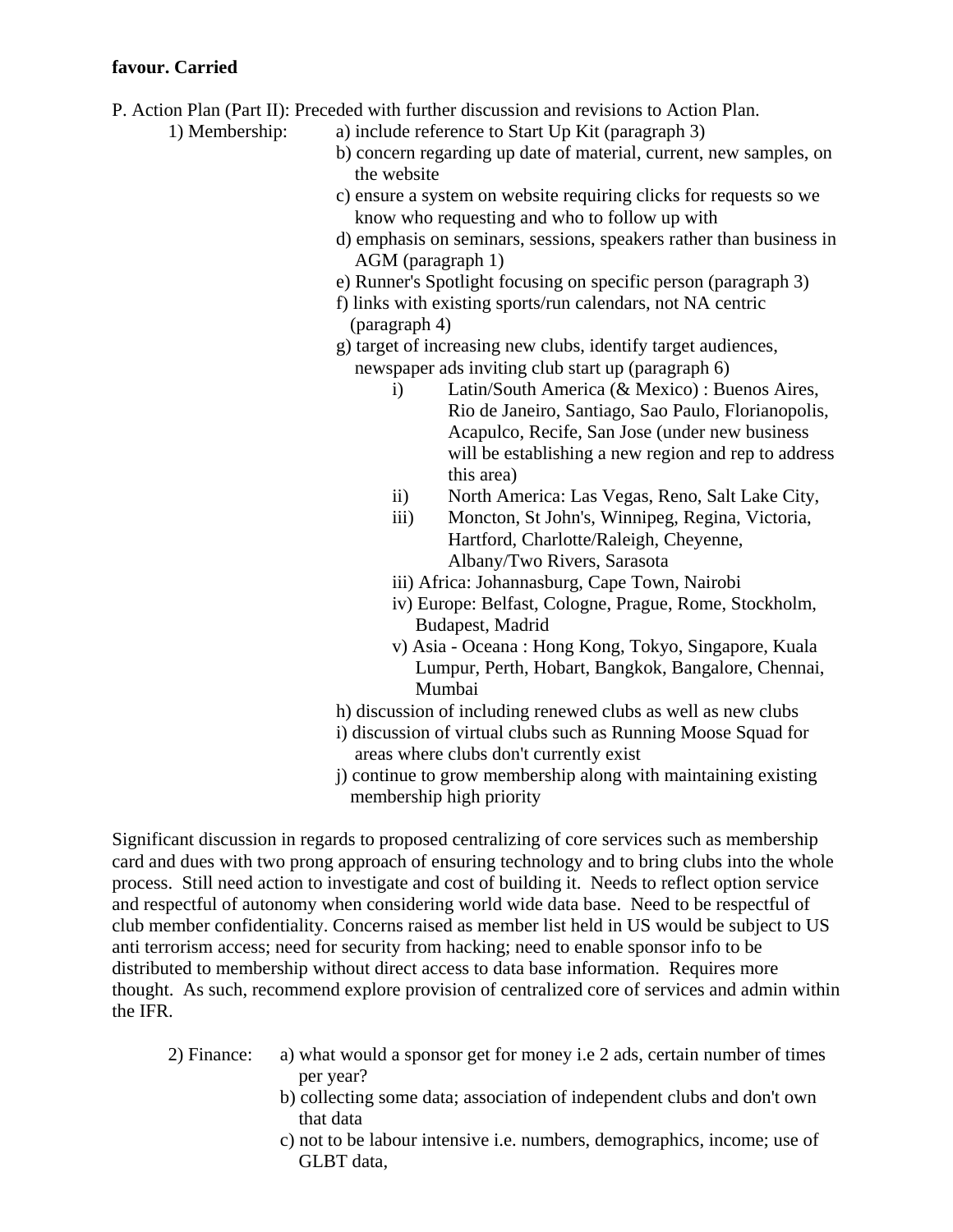- d) no reference to 501C3 status not mentioned in paragraph 4 as unresolved and US centric although possible international support
- e) generating revenue through membership and sponsorship; also AGM sessions/workshops, and government/foundation stream
- 3) Communications: a) recommend greater diversity and representativeness to be part of refining promotional materials in addition to language
	- b) governance and static information to be submitted to translation
	- c) expand to paragraph 3 to include posting on website 'who people are' and 'who does what'

 4) Governance & Planning: a) expand paragraph 1 to include electronic business and electronic voting in other areas

- b) no specfic Membership position on steering committee, currently role of Regional Reps and others
- c) Communications Officer and Regional Rep positions to go forward to tomorrows New Business
- d) need to determine if Webmaster reports to Communications Officer as voting member of Steering **Committee**
- e) Secretary to receive proxy information, oversee electronic voting including count

Q. President Alden Clark adjourned the meeting for the day. Reconvene at 9am Friday April 3, 2007

# **II. DAY 2 – Friday, April 6, 2007**

A. Meeting reconvened. Delegates were joined by Craig Lewington, Calgary Frontrunners.

B. Action Plan (Part III): Reviewed responsibilities of members of Steering Committee, as outlined in Action Plan and with reference to Constitution and Bylaws.

1) Governance and Planning

Treasurer: - to send notice that annual subscription is payable

Secretary: - recieves proxy information

- oversees electronic voting
- handles applications for new IFR members

Regional Reps: - required to attend AGM

- to have contact with clubs in their region minimally on a quarterly basis
- excercise responsibilities of membership development within their own regional jursidiction

 Communications Officer/Newsletter Officer: - oversee management of the website

- 2) Sports Technical: After some discussion related to how these are institutional objectives more than sport technical it was determined the section would be removed from Action Plan and used as may be required.
- 3) Some discussion on need for brand and name recognition.
- 4) President responsible for Governance & Planning; Treasurer resp for Finance; Regional Reps resp for Membership; Communications Officer/Newsletter Officer responsible for Communication
- 5) Amended Action Plan to be prepared by Greg L for inclusion with minutes within two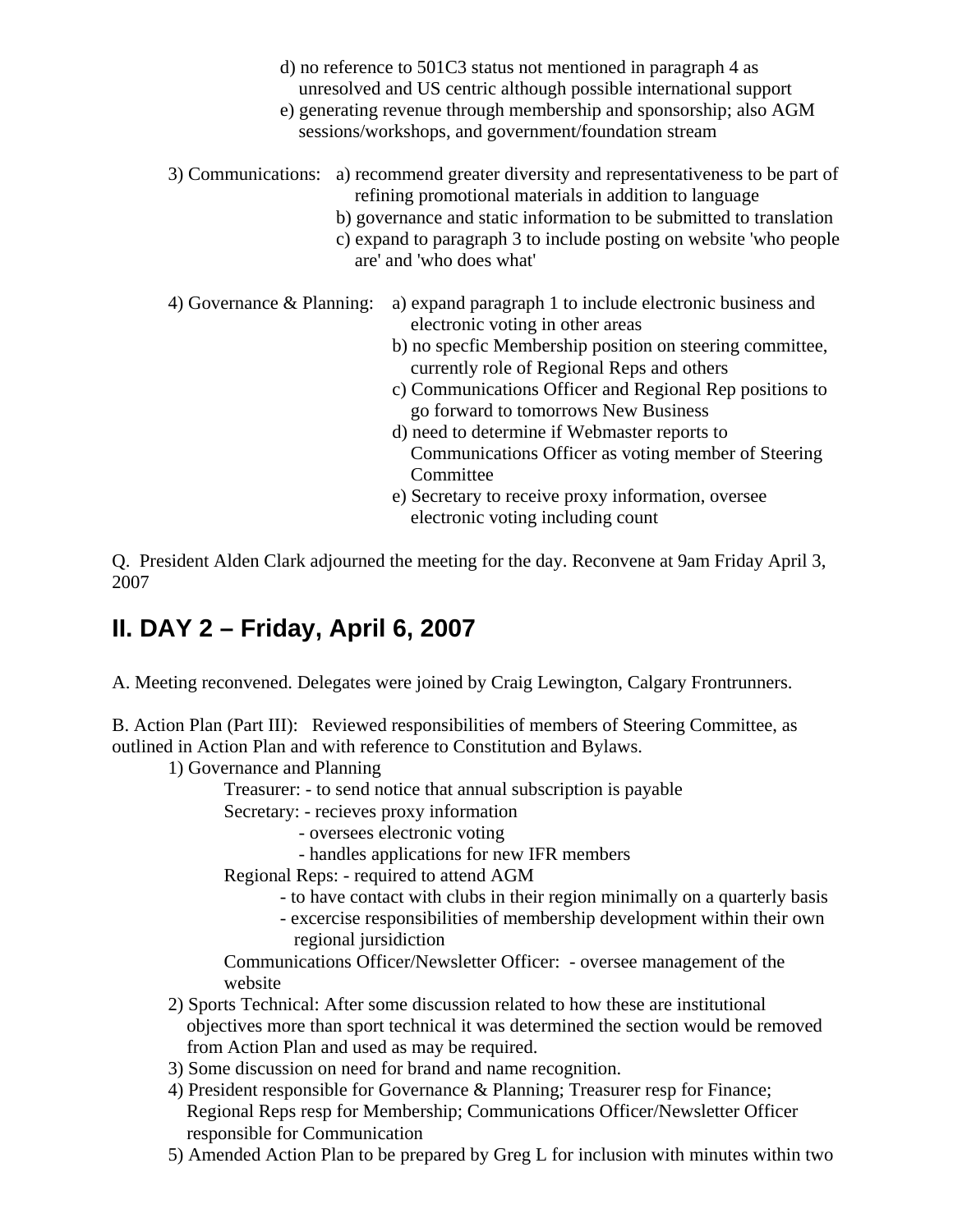weeks of the meeting

## C. **Motion by Greg L, seconded by Jon B, to adopt the Action Plan as Amended. All in favour. Carried** *See attachment 2.*

D. Rainbow Run: As at previous AGM, Alden Clark provided some background information about the Rainbow Run founded by Brent Nicholson Earle. The executive had been directed to write Brent Nicholson and seek clarification regarding their mission and what specifically they are asking us. Alden asked Wayne Morgan for a proposal as it seemed there is an interest in Rainbow Run being co-sponsored by IFR and FGG. No formal proposal has come forward. After lengthy discussion and historical perpective it was noted that we are operating without complete information and a report is not available for consideration by those in attendance. We are pleased to provide consultation but overall it would not be appropriate to take over any official duties as an organization.

E. New Business:

New AGM Structure: a) hold electronic meeting prior to on site gathering, if one occurs that year

- b) covering main business elements i.e. treasurer reports, legal requirements, and making available for review on-line
- c) info available at on-site event for one hour with opportunity for questions
- d) hold with physical setting event if there is a game
- e) use physical setting for one hour business review, additional votes if required, speakers, workshops of interest to members
- f) work together on apropriate time and length of meeting

While initial discussion was a two part process with electronic followed by face to face meeting, discussion shifted more towards use of electronic meetings using technology for most of the business being conducted by the IFR. Electronic nominations and voting with capacity for those running for a position to answer any questions, post profile, allowing for interaction, discussion of broad issues, post balance sheets etc.

F. **Moved by Gael M, seconded by Tony B, that all legal business to be conducted electronically on IFR website with an open forum for questions and answers; and may be followed by an on-site meeting the purpose of which will be club networking, information sharing, running related workshops and seminars as deemed appropriate. All in favour. Carried.** 

G. **Moved by Gael M, seconded by Greg L, to add a Communications Officer as a voting member of the IFR Steering Committee with duties as described in Action Plan as adopted, and that the position be from the membership at large. All in favour. Carried.**

H. **Moved by Greg L, seconded by Tony B, to create a new region consisting of Mexico, Central America and South America. All in favour. Carried**

I. **Moved by Greg L, seconded by Tony B, that Steering Committee appoint Brad Miyasato, with his agreement, to carry out the duties of the Communications Officer for a period up to the next AGM. All in favour. Carried** 

J. 2009 AGM: Offer for Copenhagen 2009 still stands

K. **Moved by Alden C, seconded by Tony B, to Accept Copenhagen offer to host IFR on site portion of AGM in 2009. All in favour. Carried**